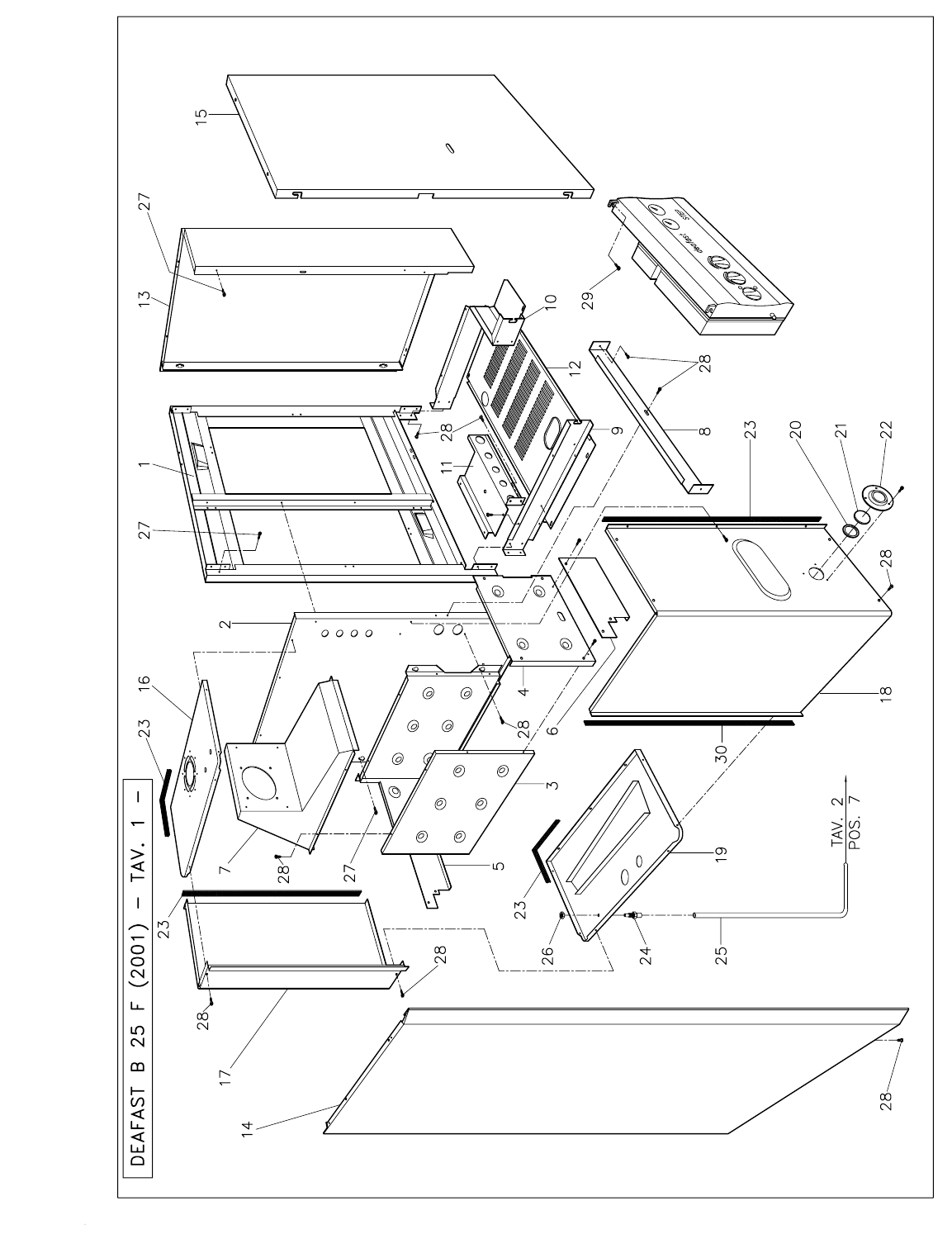## **COMPONENTI TAV. 1 DEAFAST B 25 F (2001)**

| POS.           | <b>CODICE</b>    | <b>DESCRIZIONE</b>                         | PREZZO L. | $PREZZO \in$ |
|----------------|------------------|--------------------------------------------|-----------|--------------|
| 1              | TEL0201P2        | <b>TELAIO</b>                              | 100000    | 51,65        |
| $\overline{2}$ | PSC0201P2        | PIASTRA SUPPORTO CAMERA DI COMBUSTIONE     | 42000     | 21,69        |
| 3              | CCO0201P         | CAMERA DI COMBUSTIONE                      | 40500     | 20,92        |
| 4              | CCC0201P         | CHIUSURA CAMERA DI COMBUSTIONE             | 9500      | 4,91         |
| 5              | DSX0001P1        | DEFLETTORE SINISTRO CAMERA COMBUSTIONE     | 6000      | 3,10         |
| 6              | DDX0001P1        | DEFLETTORE DESTRO CAMERA COMBUSTIONE       | 6000      | 3,10         |
| $\overline{7}$ | <b>CVS0001P</b>  | <b>CONVOGLIATORE FUMI STAGNA</b>           | 41000     | 21,17        |
| 8              | STF0204P1        | STAFFA COLLEGAMENTO FIANCHI                | 10000     | 5,16         |
| 9              | STF0203P2        | STAFFA SUPPORTO CRUSCOTTO SINISTRA         | 17000     | 8,78         |
| 10             | STF0207P2        | STAFFA SUPPORTO CRUSCOTTO DESTRA           | 23500     | 12,14        |
| 11             | DIM0201P2        | DIMA SUPPORTO TUBI                         | 15500     | 8,01         |
| 12             | <b>GRMV201P1</b> | <b>GRIGLIA MANTELLO VERNICIATA</b>         | 29000     | 14,98        |
| 13             | <b>FDXV201P1</b> | <b>FIANCO DESTRO MANTELLO VERNICIATO</b>   | 46000     | 23,76        |
| 14             | <b>FSXV201P1</b> | FIANCO SINISTRO MANTELLO VERNICIATO        | 42000     | 21,69        |
| 15             | <b>PAMV201P1</b> | PANNELLO ANTERIORE MANTELLO VERNICIATO     | 40000     | 20,66        |
| 16             | PAS0003P1        | PARETE SUPERIORE CAM. STAGNA               | 12000     | 6,20         |
| 17             | COP0201P1        | CHIUSURA POSTERIORE CAMERA STAGNA          | 34500     | 17,82        |
| 18             | COP0202P1        | CHIUSURA ANTERIORE CAMERA STAGNA           | 41500     | 21,43        |
| 19             | PAI0201P1S       | PARETE INFERIORE CAM. STAGNA               | 14400     | 7,44         |
| 20             | GSI0003P         | GUARNIZIONE SILICONE VETRO SPIA 50,5x41x2  | 3000      | 1,55         |
| 21             | <b>VTS0001P</b>  | DISCO VETRO SPIA                           | 2700      | 1,39         |
| 22             | FLG0002P1        | <b>FLANGIA SPIONCINO</b>                   | 2000      | 1,03         |
| 23             | <b>NEO0001P</b>  | NEOPRENE ADESIVO 15x2                      | 1500      | 0,77         |
| 24             | RAM0001P1        | PRESA DEPRESSIONALE CAMERA STAGNA          | 700       | 0,36         |
| 25             | <b>TSI0002P</b>  | <b>TUBO SILICONE D.4x7</b>                 | 3000      | 1,55         |
| 26             | <b>DAE0006P</b>  | DADO ESAGONALE ZNC. M5                     | 100       | 0,05         |
| 27             | <b>VIT0010P</b>  | VITE AUT. TESTA SVASATA 4,2x9,5 ZINCATA    | 100       | 0,05         |
| 28             | <b>VIT0001P</b>  | VITE AUT. TESTA CILINDRICA 4,2x9,5 ZINCATA | 100       | 0,05         |
| 29             | <b>VIT0301P</b>  | VITE AUT. TESTA LARGA 4,2x9,5 ZINCATA      | 100       | 0,05         |
| 30             | <b>NEO0002P</b>  | NEOPRENE ADESIVO 15x3                      | 2000      | 1,03         |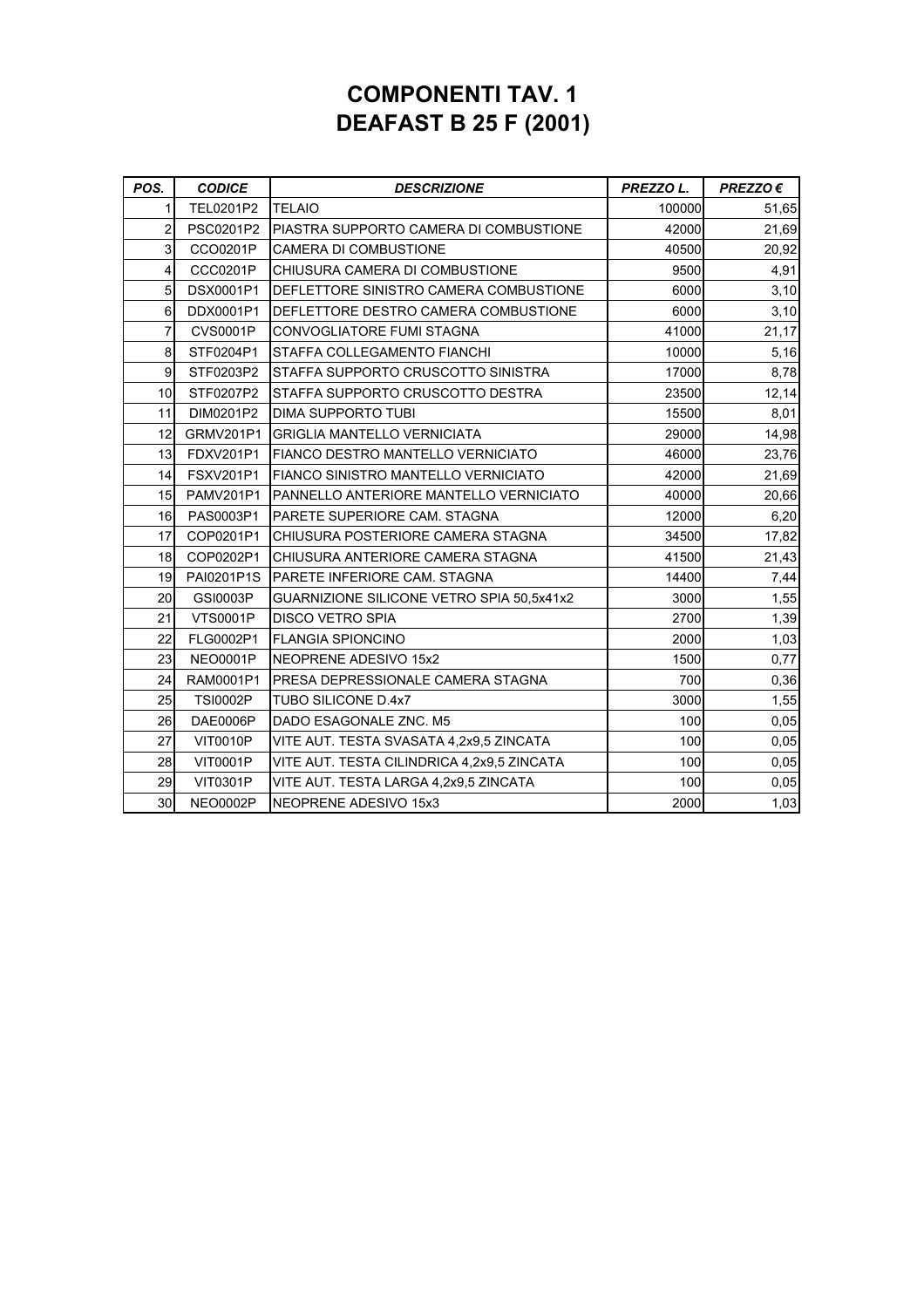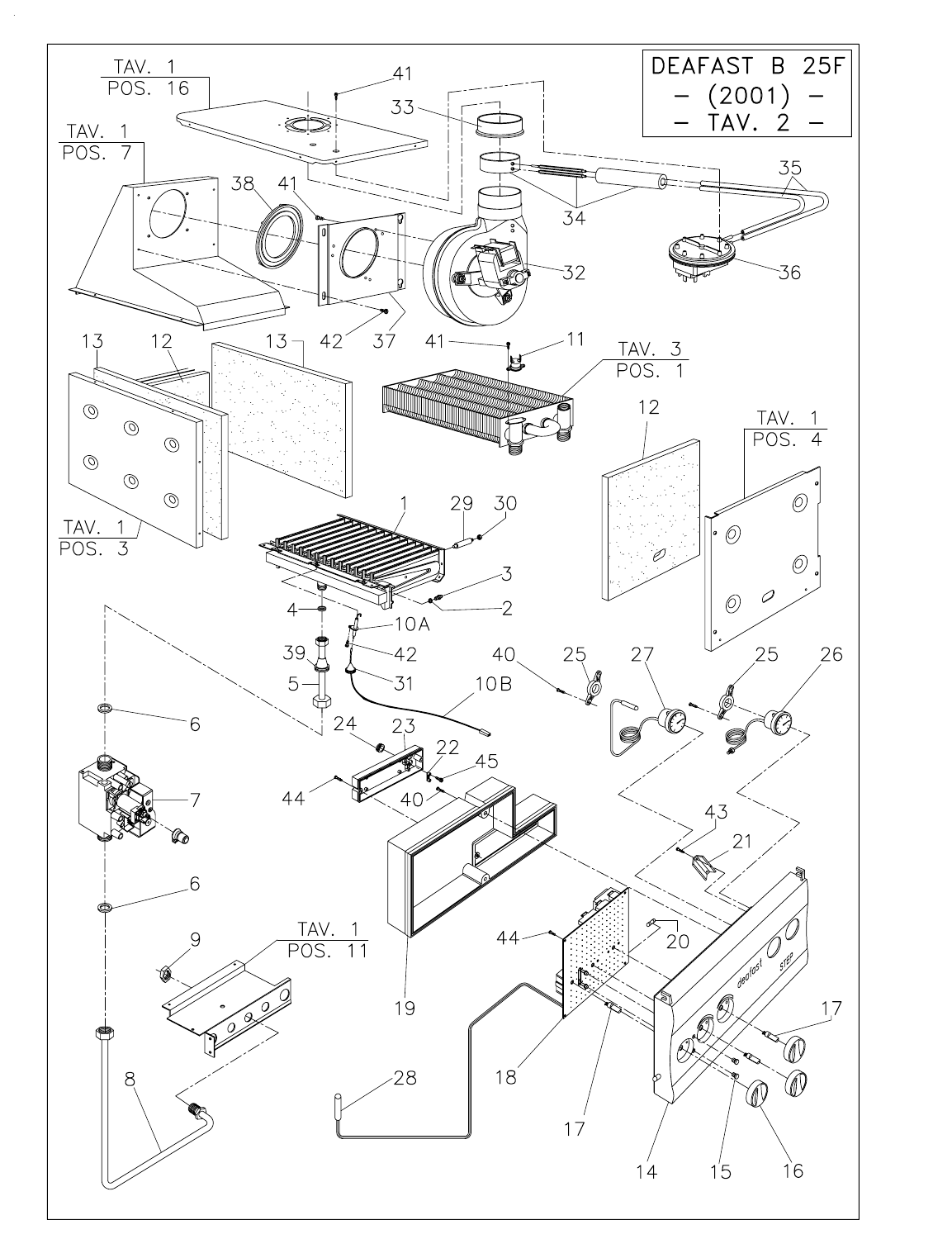## **COMPONENTI TAV. 2 DEAFAST B 25 F (2001)**

| POS. | <b>CODICE</b>    | <b>DESCRIZIONE</b>                      | PREZZO L. | $PREZZO \in$ |
|------|------------------|-----------------------------------------|-----------|--------------|
| 1    | <b>BRU0006P</b>  | <b>BRUCIATORE 13 RAMPE METANO</b>       | 121000    | 62,49        |
| 1Α   | <b>BRU0007P</b>  | <b>BRUCIATORE 13 RAMPE GPL</b>          | 121000    | 62,49        |
| 2    | GUG0000P         | <b>GUARNIZIONE UGELLO</b>               | 400       | 0,21         |
| 3    | <b>UGE0120P</b>  | <b>UGELLO BRUCIATORE METANO (1.20)</b>  | 1500      | 0,77         |
| 3A   | <b>UGE0075P</b>  | <b>UGELLO BRUCIATORE GPL (0.75)</b>     | 1500      | 0,77         |
| 4    | GFV0003P         | GUARNIZIONE 1/2" sp.2                   | 400       | 0,21         |
| 5    | TUB0210P2        | TUBO ø14 VALVOLA GAS - BRUCIATORE       | 4500      | 2,32         |
| 6    | GFV0004P         | GUARNIZIONE 3/4" Sp. 2                  | 500       | 0,26         |
| 7    | VAL0302P         | VALVOLA GAS "845 SIGMA"                 | 244000    | 126,02       |
| 8    | TUB0209P2        | TUBO ø14 DIMA - VALVOLA GAS             | 12500     | 6,46         |
| 9    | CDA0002P         | CONTRODADO 1/2" CH. 24                  | 1600      | 0,83         |
| 10A  | ELE0003P         | ELETTRODO DI ACCENS. E RILEVAZ.         | 5000      | 2,58         |
| 10B  | CAV0001P1        | CAVO PER ELETTRODO CON RESISTENZA       | 6500      | 3,36         |
| 11   | <b>TER0001P</b>  | TERMOSTATO KLIXON 105°C R.A.            | 9500      | 4,91         |
| 12   | ICC0202P         | PANNELLO ISOLANTE 167x177x10            | 4000      | 2,07         |
| 13   | <b>ICC0201P</b>  | PANNELLO ISOLANTE 308x217x10            | 9000      | 4,65         |
| 14   |                  | CCM20002P1 CRUSCOTTO COMANDI            | 22500     | 11,62        |
| 15   | CLD0003P1        | COPRI LED COLORE BIANCO                 | 500       | 0,26         |
| 16   | MAN20002P        | <b>MANOPOLA CRUSCOTTO</b>               | 1000      | 0,52         |
| 17   | ALB0101P1        | ALBERINI PER POTENZ. RES. ACET.         | 500       | 0,26         |
| 18   | SCHM004P1        | IMONOSCHEDA AM37 - AR01                 | 310000    | 160,10       |
| 19   | CHI0102P1        | CHIUSURA CRUSCOTTO                      | 11500     | 5,94         |
| 20   | <b>FUS0001P</b>  | <b>FUSIBILE 5x20 RAPIDO 2A</b>          | 600       | 0,31         |
| 21   | PFC0101P1        | PIASTRA FISSAGGIO CABLAGGIO             | 250       | 0, 13        |
| 22   | FER0001P1        | CAVALLOTTO / FERMACAVO                  | 500       | 0,26         |
| 23   | COP0102P1        | COPERCHIETTO POSTERIORE                 | 2800      | 1,45         |
| 24   | PAS0002P1        | PASSACAVO NERO D.15                     | 500       | 0,26         |
| 25   | STF0101P1        | STAFFA FISSAGGIO TERMOMETRO / MANOMETRO | 1000      | 0,52         |
| 26   | MAN0003P1        | <b>IDROMETRO BIANCO D.37 ANONIMO</b>    | 21500     | 11,10        |
| 27   | TRM0002P1        | TERMOMETRO BIANCO D.37 ANONIMO          | 20000     | 10,33        |
| 28   | SON0201P         | SONDA BOLLITORE CON CAVO MT.1           | 15500     | 8,01         |
| 29   | SBR0001P         | SUPPORTO BRUCIATORE                     | 4500      | 2,32         |
| 30   | DAE0005P         | DADO ESAGONALE OTTONE M4                | 200       | 0, 10        |
| 31   | <b>PSI0001P</b>  | PASSACAVO SILICONE D.14x21 CONICO       | 3000      | 1,55         |
| 32   | <b>VNT0003P1</b> | VENTILATORE                             | 180000    | 92,96        |
| 33   | GSI0001P         | GUARNIZIONE SCARICO VENTILATORE         | 4500      | 2,32         |
| 34   | ACC0055P1        | KIT SONDA ANTI-CONDENSA                 | 25000     | 12,91        |
| 35   | <b>TSI0001P</b>  | TUBETTO SILICONE D.5x9                  | 4500      | 2,32         |
| 36   | PRS0003P1        | PRESSOSTATO ARIA                        | 70000     | 36,15        |
| 37   | <b>FLG0001P</b>  | <b>FLANGIA VENTILATORE</b>              | 7500      | 3,87         |
| 38   | GSI0002P         | GUARNIZIONE ASPIRAZIONE VENTILATORE     | 4500      | 2,32         |
| 39   | <b>PSI0103P</b>  | PASSATUBO D.8x28                        | 3500      | 1,81         |
| 40   | <b>VIT0015P</b>  | VITE AUT. ZNC. 3.5x13                   | 100       | 0,05         |
| 41   | <b>VIT0003P</b>  | VITE AUT. ZNC. T.C. 3.5x6.4             | 100       | 0,05         |
| 42   | <b>VIT0001P</b>  | VITE AUT. ZNC. T.C. 4,2x9,5 S.P.        | 100       | 0,05         |
| 43   | <b>VIT0017P</b>  | VITE AUT. ZNC. T.C. 3,5x26              | 100       | 0,05         |
| 44   | VIT0001P1        | VITE AUT. NICH. T.C. 3,5x9,5            | 100       | 0,05         |
| 45   | <b>VIT0016P</b>  | VITE AUT. ZNC. T.C. 3,5x16              | 100       | 0,05         |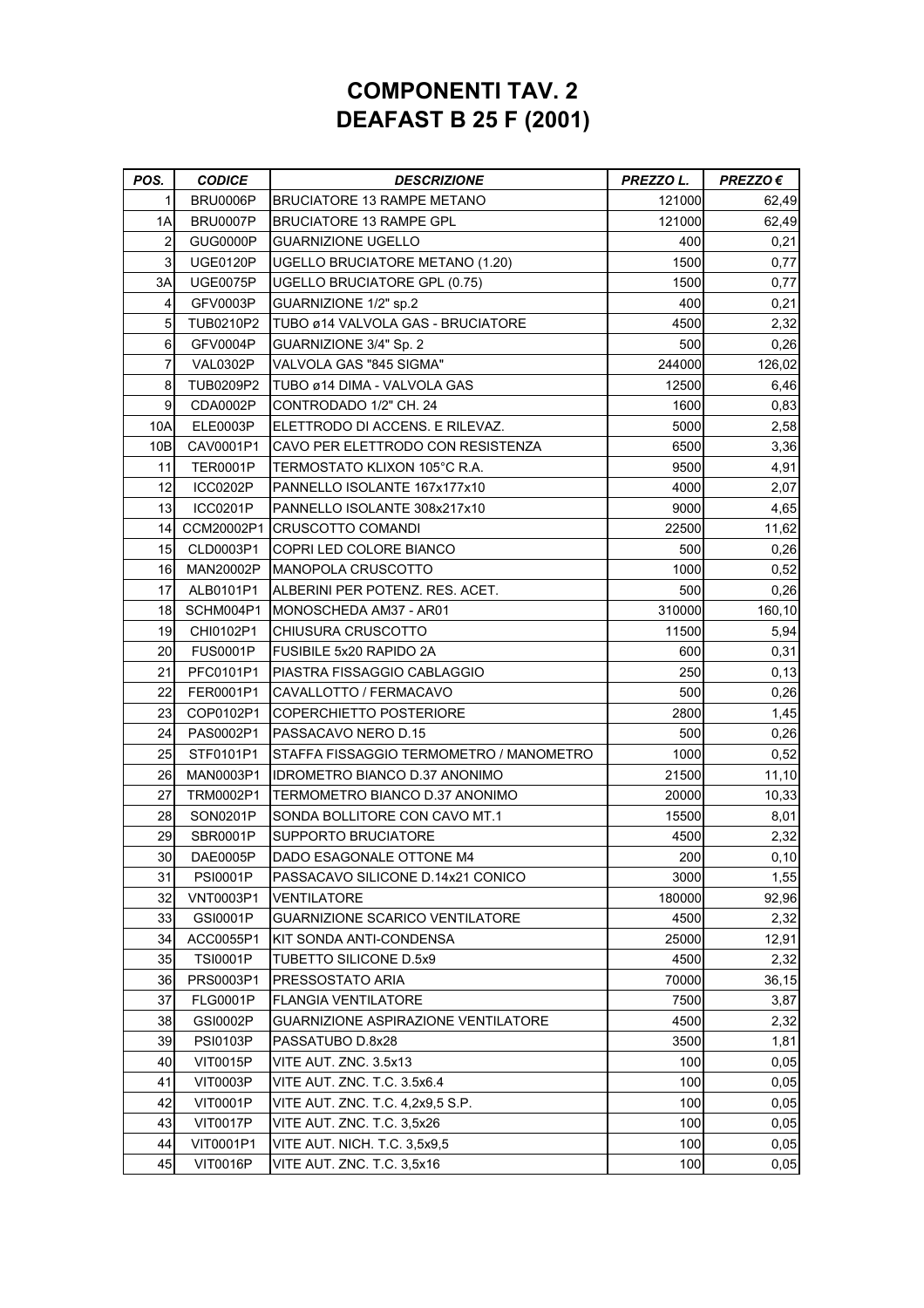